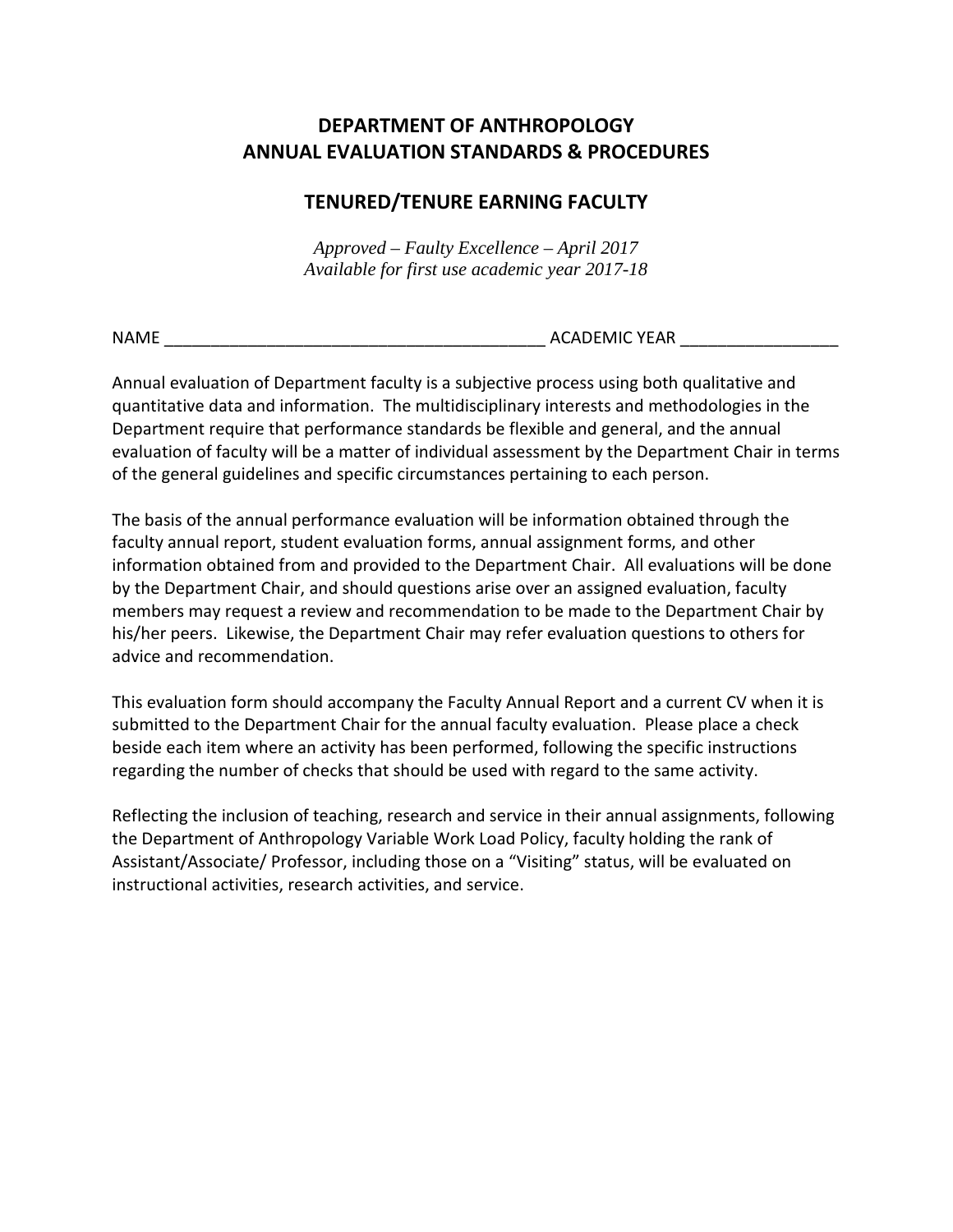## **INSTRUCTIONAL ACTIVITIES**

Tenured or tenure-earning faculty are generally assigned a 2:2 teaching load per the Department of Anthropology Variable Work Load Policy. All faculty in the Department of Anthropology are expected to be excellent teachers; this is demonstrated by the following minimum standards:

- 1. Teaching effectively with appropriate content, learning objectives, rigor, and pedagogical approaches
- 2. Meeting face-to-face and mixed mode classes on a regular basis as scheduled
- 3. Maintaining a regular online presence, being present online at least once every two business days (email and within the learning management system) when teaching online courses
- 4. Holding scheduled office hours (2 hours in the office for each face-to-face course; 2 hours for each mixed-mode course [1 hour must be face-to-face, 1 hour may be held online]; 2 hours on-line for each online course)
- 5. Replying in a timely fashion to student inquiries within 2 business days (except when students have been notified through class announcements)
- 6. Providing effective and accurate advisement when requested
- 7. Submitting book orders on time as required by state legislation
- 8. Providing clear detailed course syllabi that meet university requirements
- 9. Providing regular and timely evaluative feedback on student assessments (exams, quizzes, papers, homework)
- 10. Meeting with students during the final examination period in compliance with university regulations
- 11. Submitting final grades by the university deadline.

## UNSATISFACTORY:

Failure to carry out all of the above for two years in a row will result in an unsatisfactory rating.

## CONDITIONAL:

Failure to carry out all of the above for one year will result in a conditional rating.

### SATISFACTORY:

Must carry out all of the above and have two checks from the following 20 standards and one check in the chair-assigned teaching quality standards.

## ABOVE SATISFACTORY:

Must carry out all of the above and have four checks from the following 20 standards and two checks in the chair-assigned teaching quality standards. Receiving a teaching award from the college or university (e.g., a TIP) shall result in the awarding of an "above satisfactory" rating.

### OUTSTANDING:

Must carry out all of the above and have six checks from the following 20 standards and three checks in the chair-assigned teaching quality standards.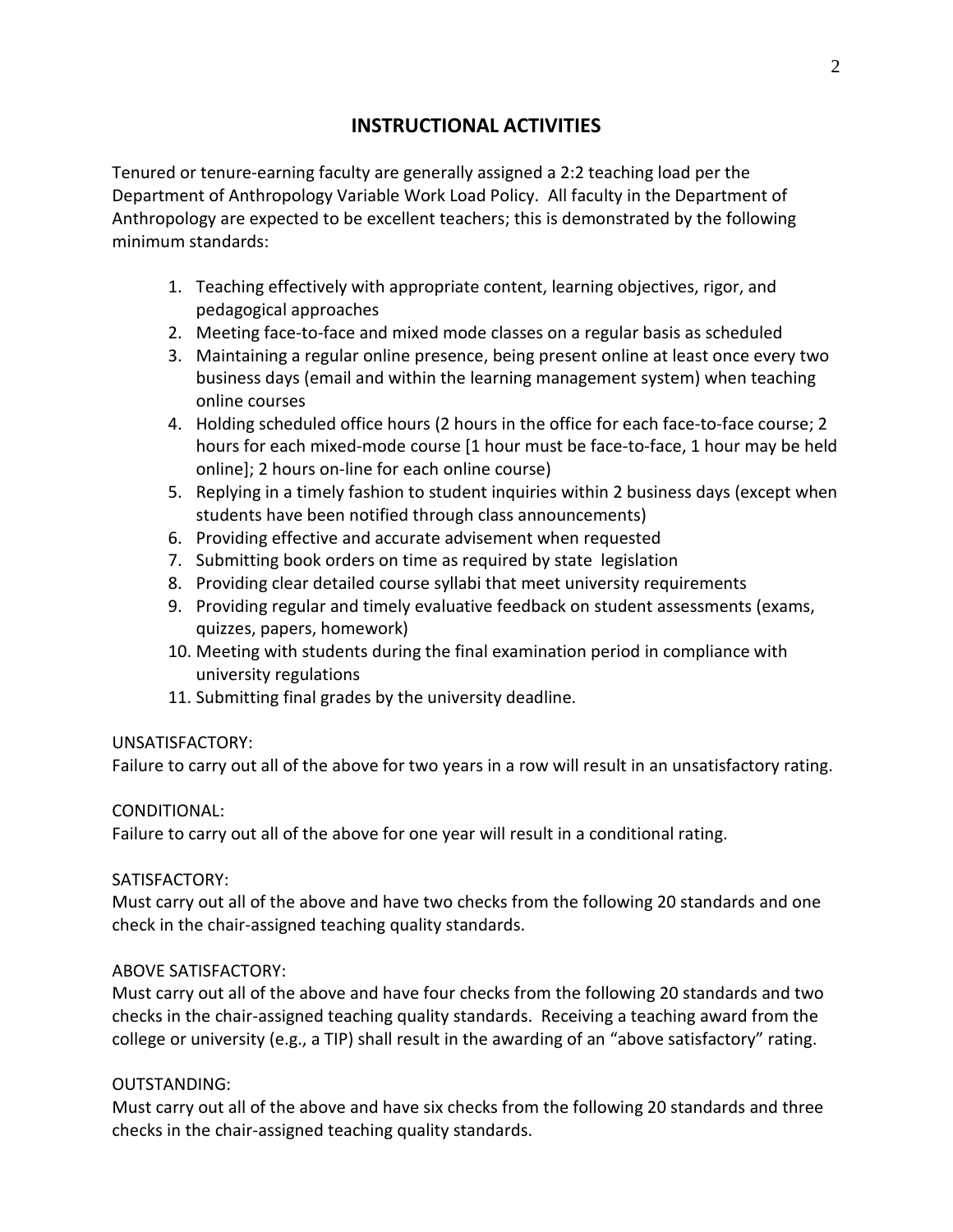Note: With the exception of standard #20 and the Teaching Quality Measures, a maximum of 2 checks is permitted per each standard.

- \_\_\_\_1. Faculty member's mean SPI rating for the academic year is higher than the college mean.
- \_\_\_\_2. Faculty member's mean SPI rating for the academic year is higher than 4.25.
- $\_\,$ 3. Faculty member's mean SPI rating for the academic year is higher than 4.5.
- \_\_\_\_4. Advances instructional excellence by teaching pedagogically demanding courses such as an Honor seminar (non-GEP), graduate course, service learning course, Gordon Rule course, designated lab course, and/or Diversity course (please list the courses in each category).
- 5. Teaches one large course (100 students or more in an undergraduate class) or an Honors GEP course (ANT 2000H and 2511H) (list the courses in each category).
- \_\_\_\_6. Teaches one new course of 3 credits or more or makes substantial changes (changing instructional mode, changing to a laboratory class, significantly revising a majority of lectures, changing textbooks or textbook editions, changing the majority of required readings) to an existing course (list the courses in each category and explain changes made).
- \_\_\_\_7. Teaches a study abroad course or research abroad program or field school (list the courses in each category).
- \_\_\_\_8. Serves as the chairperson for a M.A. thesis where the student is making academic progress (continuously enrolled and receiving satisfactory grades). Co-chairperson will receive one checkmark in the year when the student graduates. (list students)
- \_\_\_\_9. Serves as the chairperson for a Ph.D. dissertation where the student is making academic progress. Solo chairperson receives 2 checkmarks, whereas chairperson and co-chairperson receive 1 checkmark each.
- \_\_\_\_10. Serves as a committee member (not chairperson or co-chairperson) on two Ph.D. dissertations and/or M.A. theses when the students graduate in a single academic year.
- 11. Serves as the chairperson for an Honors in the Major thesis. Co-chairperson will receive one checkmark in the year when the student graduates. (list students)
- 12. Directs students through independent study, practicum, directed reading, or directed research and/or internship courses. (*Note: 1 check indicates 2-3 courses; 2 checks indicate 4 or more courses*.)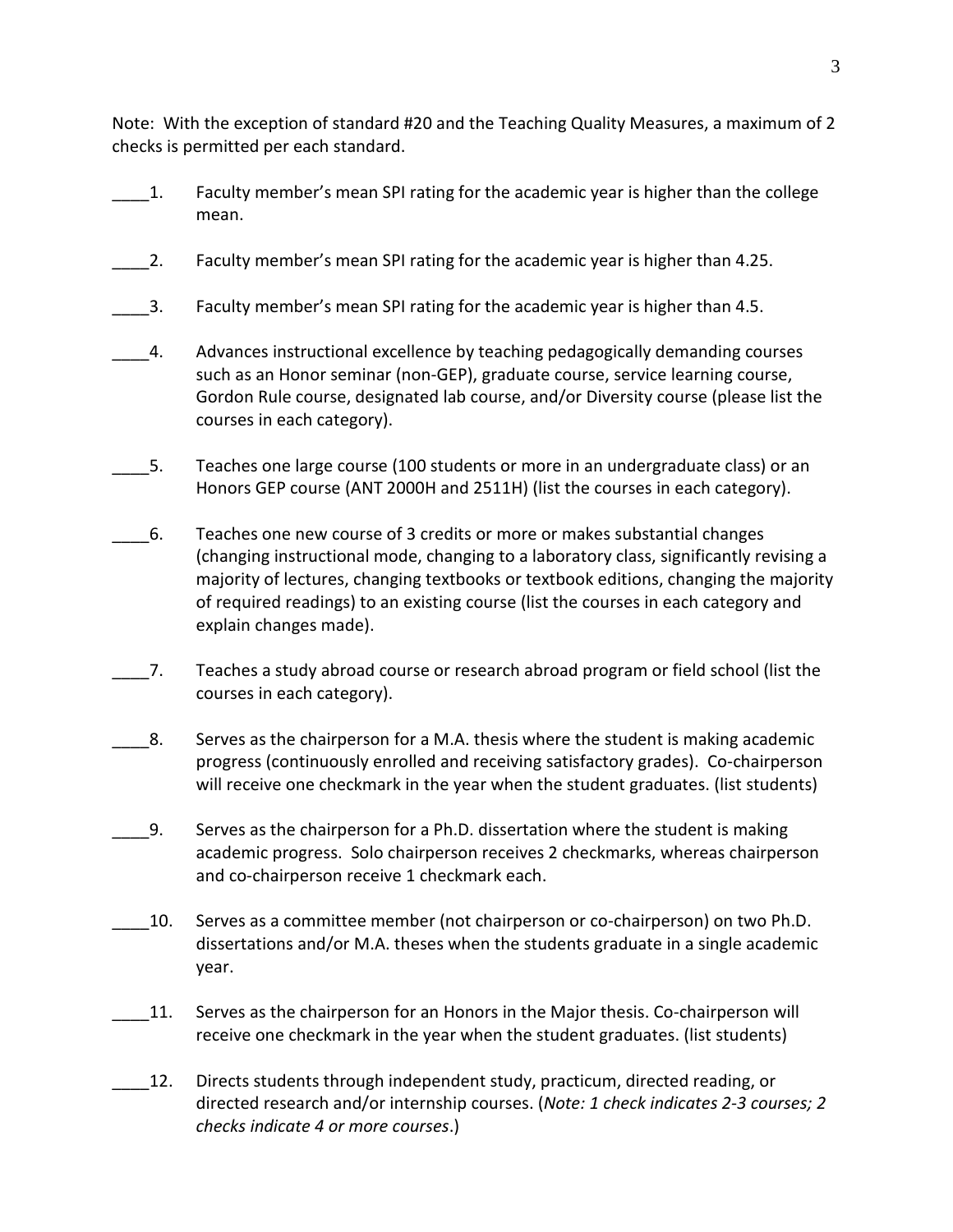- \_\_\_\_13. Publishes a textbook, workbook, or study guide. Writing a textbook is worth two checks.
- \_\_\_\_14. Receives funding/compensation through an internal or external teaching grant (a grant in the SoTL area counts under research). Receipt of an NSF-REU or equivalent federal funding for teaching counts as 2 checks.
- NOTE: Faculty can only earn a maximum of two checks total in measures 15-18 for the same student.
- 15. Mentors a student through any UCF recognized undergraduate or graduate research initiative, e.g., RAMP, RAMP-UP, McNair; for SURF, SMART, LEADS, and FIRE, maximum of one check can be earned. (list students)
- \_\_\_\_16. Mentors UCF undergraduate or graduate student who receives an award at the SURE showcase or graduate research forum, or regional conference/organization (only one faculty member may take credit). (list students)
	- 17. Mentors UCF undergraduate or graduate student who receives an award at a national or international conference/organization (only one faculty member may take credit). (list students)
- 18. Mentors or advises a UCF undergraduate or graduate student who presents as first author at a national or international meeting (only one faculty member may take credit). (list students)
- 19. Mentors or advises a UCF undergraduate or graduate student who is a co-author on a peer-reviewed publication (only one faculty member may take credit).
- \_\_\_\_20. Other (faculty member may submit other teaching-related activities that merit consideration with substantiating narrative and including documentation, if appropriate). This standard may count for multiple checks.

Teaching Quality Measures

- For evaluation in these measures, please provide specific examples. The Chair will assign these checks and provide total and Instructional Evaluation Rating for this section.
- \_\_\_\_1. Provides evidence of teaching quality through course instructional material (PowerPoints, assignments, rubrics). Provide one example (faculty choice).
- 2. Provides evidence of teaching quality through evaluative measures that have clearly defined learning outcomes relative to course content (e.g. graded papers, exams, assignments, etc.). Provide one example (faculty choice).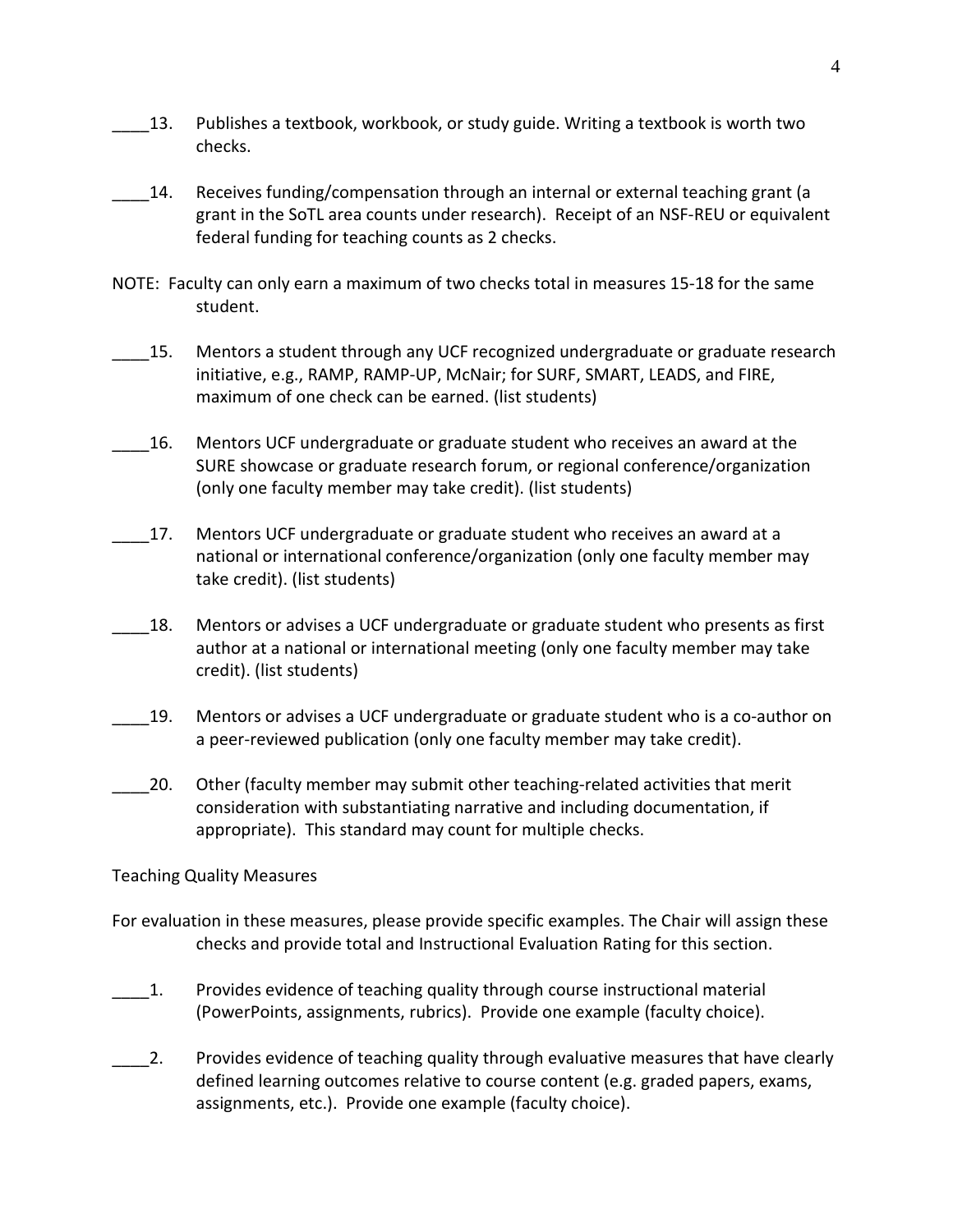3. Provides evidence of teaching quality through content rigor and favorable student outcomes. Examples would include demonstrating adopting research-based methods (e.g. graded papers or presentation grading rubrics with examples ranging from the highest quality to the lowest quality work), pre-tests and post-tests, experiential learning examples (e.g. assignment directions and graded examples). Provide one example (faculty choice).

**TOTAL NUMBER OF CHECKS (#1-#20): \_\_\_\_\_\_\_\_ TOTAL NUMBER OF CHECKS FROM TEACHING QUALITY MEASURES: \_\_\_\_\_\_\_\_\_\_**

**\_\_\_\_\_\_\_\_\_\_\_\_\_\_\_\_\_\_\_\_\_\_\_\_\_\_\_\_\_\_\_\_**

**INSTRUCTIONAL ACTIVITIES EVALUATION RATING (i.e. outstanding, above satisfactory, etc.):** 

**RECORD YOUR INSTRUCTIONAL ACTIVITIES EVALUATION RATING ON PAGE 11**

## **RESEARCH ACTIVITIES**

All tenured and tenure-earning faculty in the Department of Anthropology are expected to conduct research and maintain an active research program. Faculty are expected to be able to provide documentation of all research activities. The impact of the research activity is defined as follows:

A category 1 high-impact journal publication must appear in a journal (regardless of discipline) that is ranked among the top 25 in any disciplinary area (or any subdiscipline area) of Google Scholar, Scimago, ISI Web of Science, or ISI Web of Knowledge at the time of submission. Faculty can make an argument for identifying a journal as category 1 high impact if the journal is demonstrably equal to or above the lowest ranked journal's metric on any of these lists. A category 1 high impact book is published with a university press.

A category 1 external grant includes all domestic or international federal agencies, foundations with a peer-reviewed open application process, or non-governmental organizations with a peer-reviewed open application process received as PI or Co-PI.

NOTE: Articles will be counted when accepted or published (but not both) and books and book chapters when in press or when published (but not both). Funded grants will be counted after receipt of formal award notification from granting agency. Multi-year grants can be counted for two consecutive years. Substantial category 1 high impact grants of large amounts over multiple years may be considered for more than two years of an outstanding rating.

### UNSATISFACTORY:

Failure to carry out any of the research activities listed under Conditional will result in an unsatisfactory rating.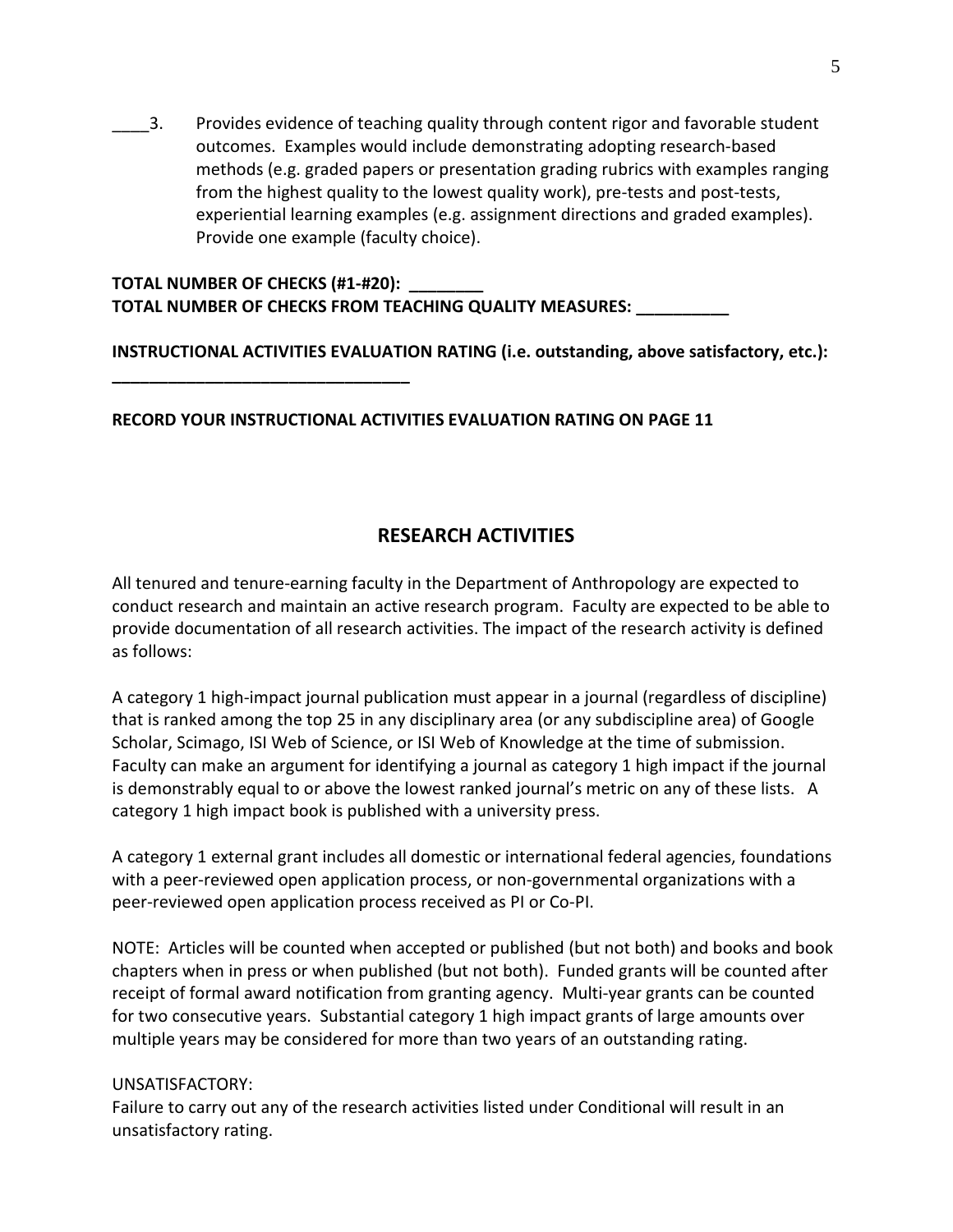#### CONDITIONAL:

Must achieve one of the following options:

- \_\_\_\_1. Authors a scheduled presentation at a state, regional, national or international professional meeting.
- 2. Submits an internal grant or contract for research or creative activities.
- 1. Submits a paper to a refereed publication.
- 4. Documents progress on research activities (list activity below).

### SATISFACTORY:

Must achieve one of the following options:

- 5. Submits an external grant or contract for research related activities (list activity below).
- \_\_\_\_6. Documents progress on a book length manuscript (provide book proposal, chapter drafts, or other relevant evidence).
- \_\_\_\_7. Publishes a refereed publication.
- 8. Authors two different scheduled presentations at a regional, national or international professional meeting (must be first author on at least one paper).
- \_\_\_\_9. Submits a final full-length archaeological research report, a final category 1 high impact grant report, or 2 or more forensic reports to an appropriate government agency.
- 10. Is funded on an internal grant or contract.

### ABOVE SATISFACTORY:

Must achieve one of the following options:

- 11. Publishes a peer-reviewed research-related edited volume, and is lead author on at least one chapter/article (not including the introduction) in the same volume (which has been independently peer-reviewed through the publisher). Check is permitted for serving as the first or second editor. Editing a journal special issue can be counted here but not in service.
- 12. Is funded on a new external research grant.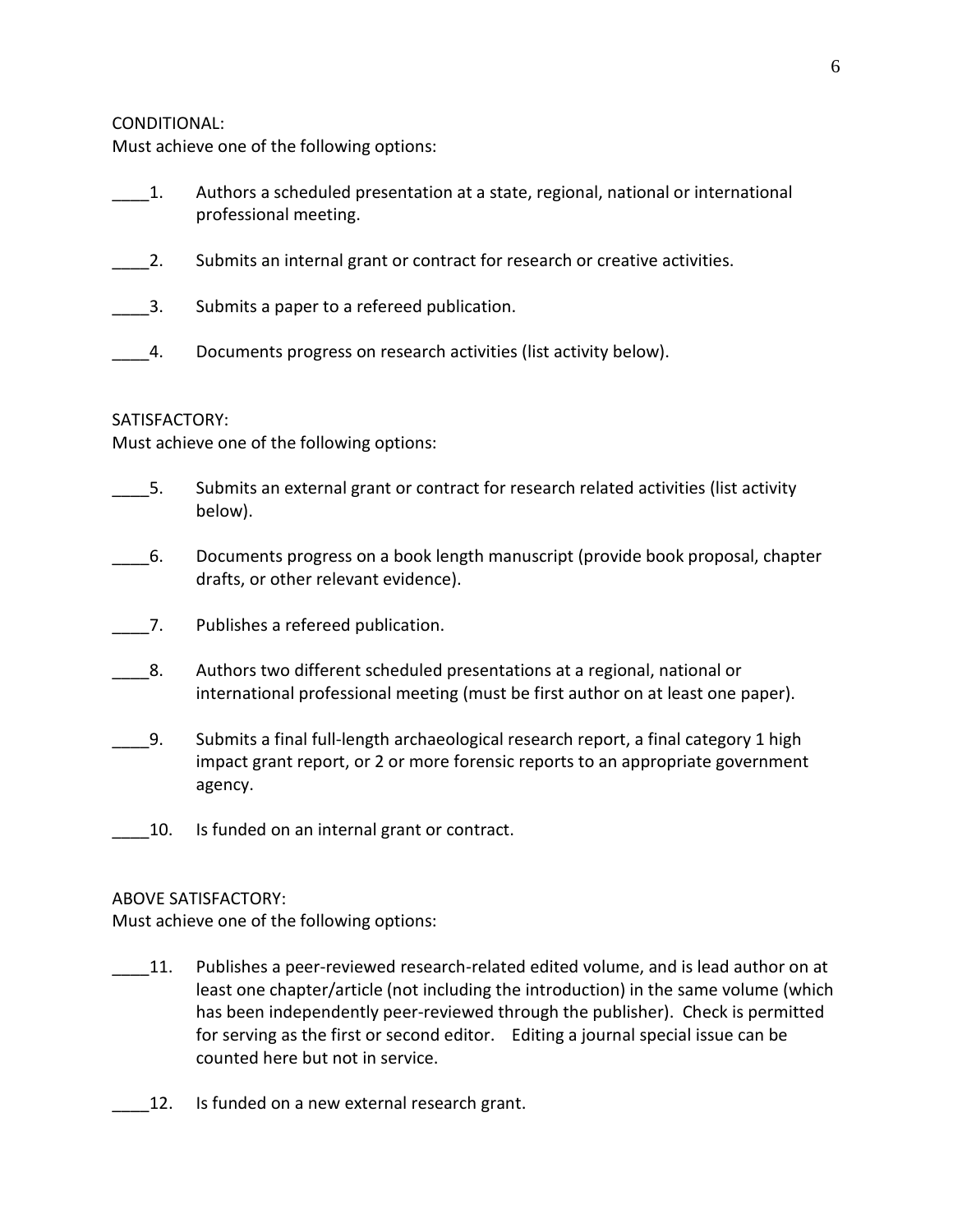- 13. Publishes two peer-reviewed publications (only one of which may be a book chapter).
- \_\_\_\_14. Publishes a peer-reviewed publication and is funded on a new external grant or contract.
- 15. Is funded on an internal grant or contract and publishes in a category 1 high impact publication.
- \_\_\_\_16. Publishes a peer-reviewed book or research monograph (non-university press). Note: Publication of a peer-reviewed book or research monograph shall result in the awarding of an "above satisfactory" in research for two consecutive years if no more than two authors. If more than two authors, you receive above satisfactory for one year.
- 17. Receives one of the following research awards from the college or university: RIA, SoTL, COS Excellence in Research Award, UCF Excellence in Research Award, COS Rising Star Award, UCF Reach for the Stars Award, COS Distinguished Researcher Award, Scroll and Quill Society.

### OUTSTANDING:

**\_\_\_\_\_\_\_\_\_\_\_\_\_\_\_\_\_\_\_\_\_\_\_**

Must achieve one of the following options:

- 18. Publishes a category 1 high impact book. Note: Publication of a category 1 high impact book or research monograph shall result in the awarding of an "outstanding" in research for two consecutive years if no more than two authors.
- 19. Publishes two publications with one in a category 1 high impact outlet.
- 20. Publishes a category 1 high impact publication and is funded by a grant or contract.
- 21. Awarded a category 1 high impact grant and publishes a peer-reviewed publication.
- \_\_\_22. Other: A faculty member may submit other high impact research-related activities that merit consideration with substantiating narrative and including documentation, if appropriate, concerning the world-class significance of their research.

## **RESEARCH ACTIVITIES EVALUATION RATING (i.e. outstanding, above satisfactory, etc.):**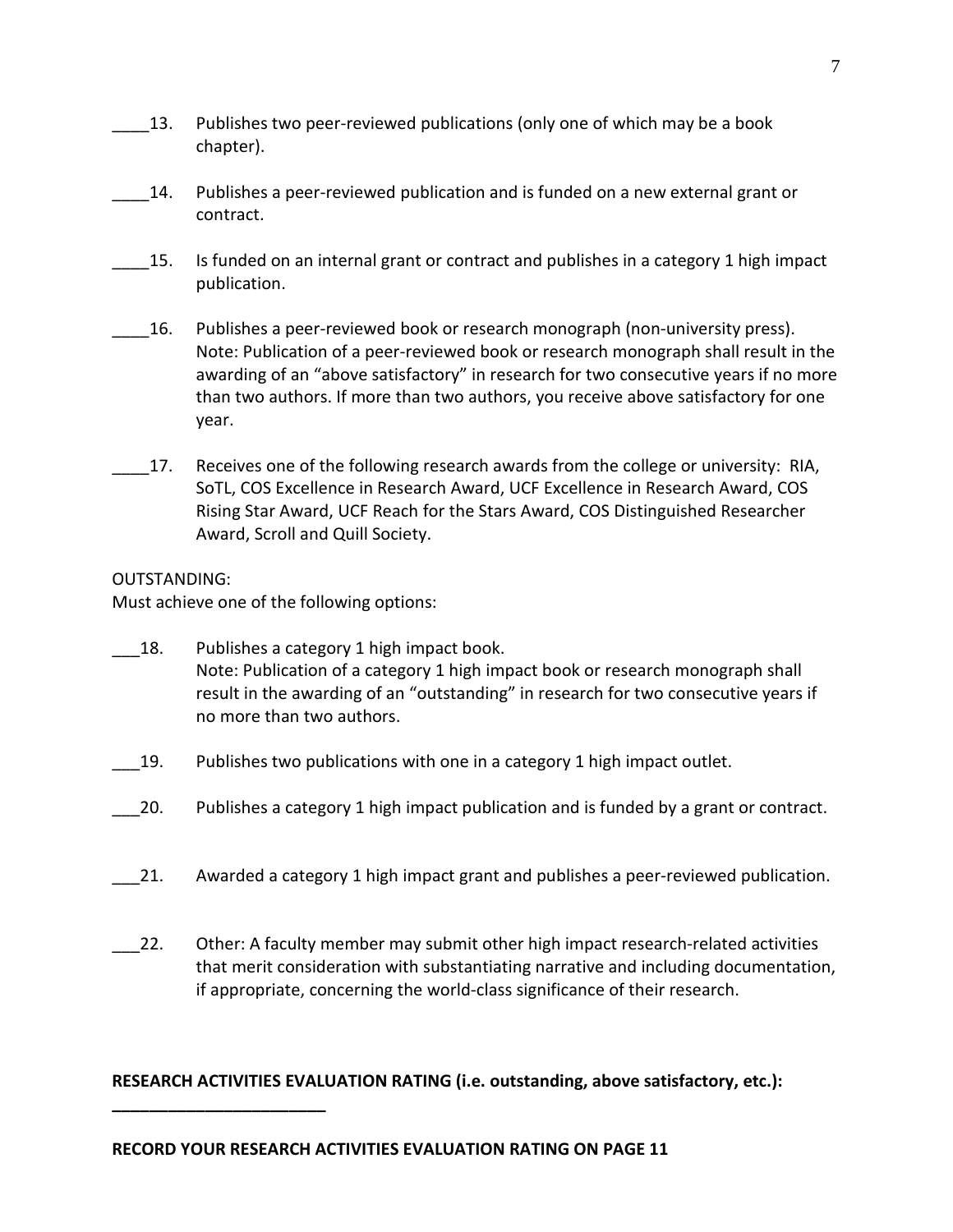## **SERVICE ACTIVITIES**

Service to the Department, College, University, Community, and Profession is an important part of every faculty member's assignment. Faculty members are encouraged to provide supplemental information to the Chair in the form of letters or actual work they have completed to support their case for special meritorious performance. All faculty are expected to:

- 1. Attend all faculty meetings
- 2. Attend one commencement per academic year (Summer semester Spring semester)
- 3. Participate in all department faculty searches by meeting all candidates, when possible, and actively participating in faculty discussion. Teaching commitments and office hours do not preclude participation.
- 4. All department faculty are expected to carry out service responsibilities.

### UNSATISFACTORY:

Not satisfying the above expectations and fewer than 2 checks in the following 20 criteria.

### CONDITIONAL:

Must satisfy the above and 2 checks in the following 20 criteria.

### SATISFACTORY:

Must satisfy the above and 4 checks in the following 20 criteria including in both UCF and Profession/Community.

## ABOVE SATISFACTORY:

Must satisfy the above and 6 checks in the following 20 criteria including in both UCF and Profession/Community.

## OUTSTANDING:

Must satisfy the above and 8 or more checks in the following 20 criteria including in both UCF and Profession/Community.

## *Service to UCF Criteria (up to two checks can be used for each category)*

- \_\_\_\_1. Serves the university by service on a departmental committee (chairing a search committee counts for two checks).
- \_\_\_\_2. Serves the university by service on a college committee (chairing a college committee counts for two checks).
- \_\_\_\_3. Serves the university by service on a university committee (chairing a university committee counts for two checks).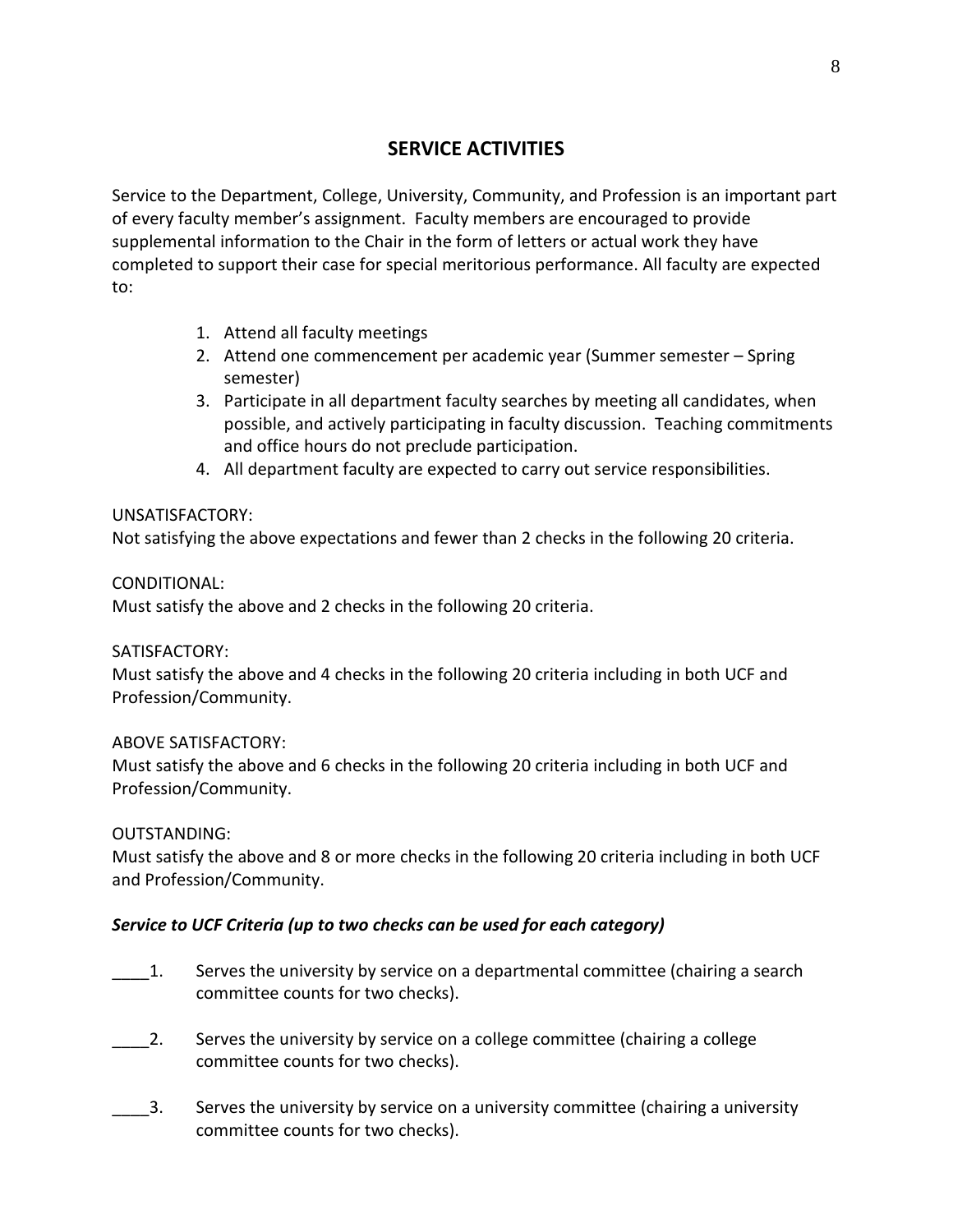- 4. Serves the university by service with student organizations.
- \_\_\_\_5. Brings a scholarly multi-speaker symposium or conference to the campus.
- \_\_\_\_6. Otherwise documents outstanding service to the university. A faculty member may submit other service and professional development activities that merit consideration with substantiating narrative and documentation, if appropriate.

### *Profession and Community Criteria (up to two checks can be used for each category)*

- \_\_\_\_7. Serves the university or community by giving a professionally-related talk to a local or regional group, organization or public school; or in some other way shares professional expertise with public schools.
- $\,$  8. Serves the community by participation in a community engagement activity through volunteering with a professionally related community organization.
- \_\_\_\_9. Serves the community by serving on a committee or as an officer for a local, regional, or state organization, in profession-related service.
- \_\_\_\_10. Serves the profession by reviewing a manuscript for a professional journal.
- 11. Serves as a reviewer for a proposal from a federal (national or international) or private granting agency (each grant review counts as one check).
- \_\_\_\_12. Serves on a federal (national or international) or foundation grant review panel (independent of those proposal reviews claimed for #11). Counts as two checks.
- 13. Serves as a reviewer for a professionally-related full book manuscript for a publisher (does not include a pre-publication textbook).
- 14. Publishes a book review or bibliographic essay for an academic journal or a national popular publication, or encyclopedia entry, or other widely distributed professional writing.
- 15. Serves as an invited consultant to, or spokesperson for, a state or national or international organization or meeting.
- \_\_\_\_16. Serves as the organizer, chairperson (or co-chair) for, or a discussant on, a panel/session at a regional or national or international professional meeting.
- 17. Serves on a major committee or sub-committee for a state, national, or international organization.
- 18. Receives public recognition for outstanding service to the community or profession.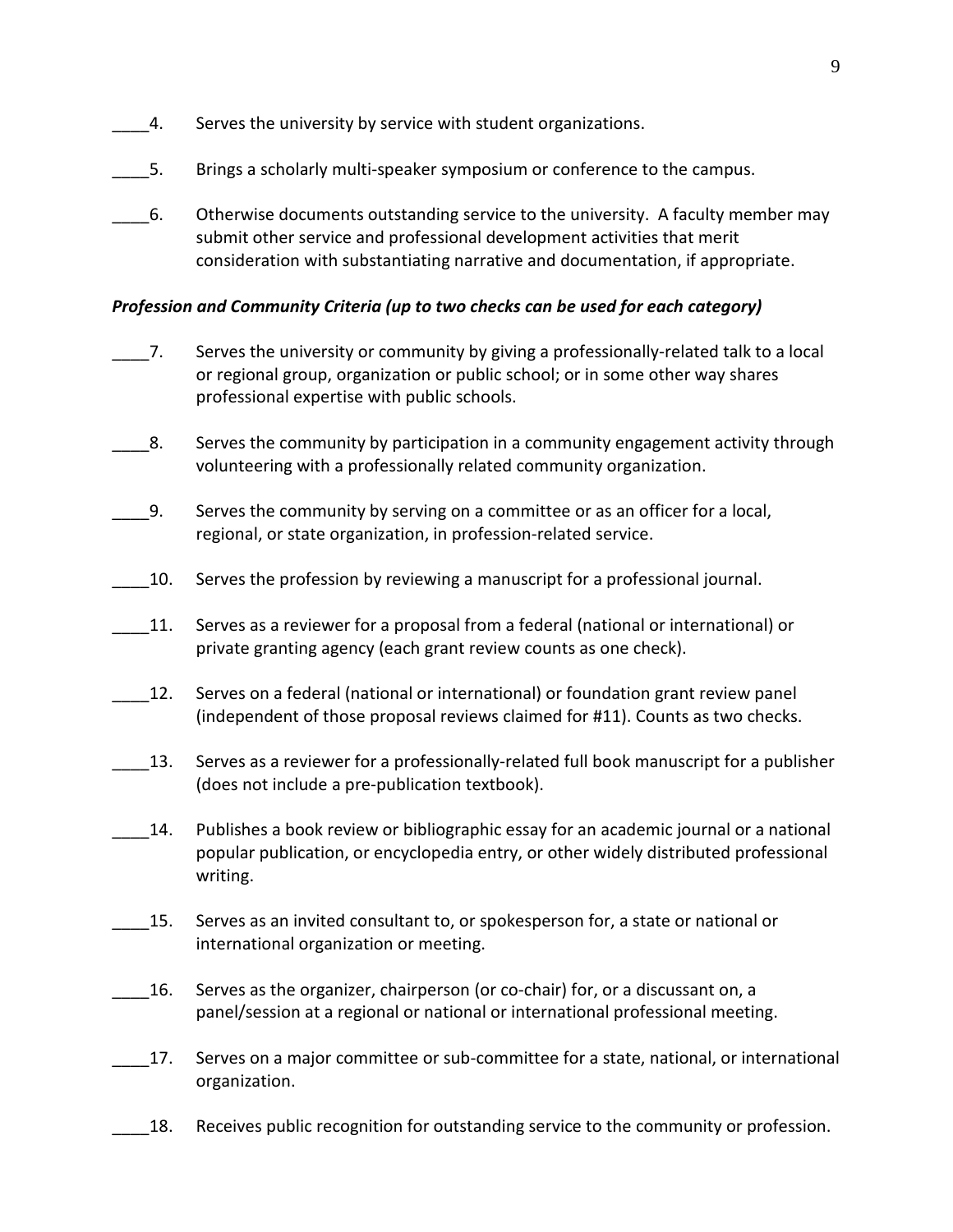- \_\_\_\_19. Editor/Associate Editor of a book or monograph series, or an academic journal (editing an academic journal counts for two checks) or serves on an editorial board.
- \_\_\_\_20. Serves as an external tenure and/or promotional reviewer for another university or college.
- 21. Otherwise documents outstanding service to the community or profession. A faculty member may submit other service and professional development activities that merit consideration with substantiating narrative and documentation, if appropriate.

#### **TOTAL NUMBER OF CHECKS: \_\_\_\_\_\_\_\_**

**\_\_\_\_\_\_\_\_\_\_\_\_\_\_\_\_\_\_\_\_\_\_\_\_\_\_\_\_\_\_\_\_**

**SERVICE ACTIVITIES EVALUATION RATING (i.e. outstanding, above satisfactory, etc.):** 

#### **RECORD YOUR SERVICE ACTIVITIES EVALUATION RATING ON PAGE 11**

## **OTHER DUTIES**

Other university duties are occasionally assigned for special activities such as administrative duties or other special projects. Since the nature of these assignments is variable, no attempt is made to specify evaluation in proportion to the total amount of time the assignment is weighted in the annual assignment form.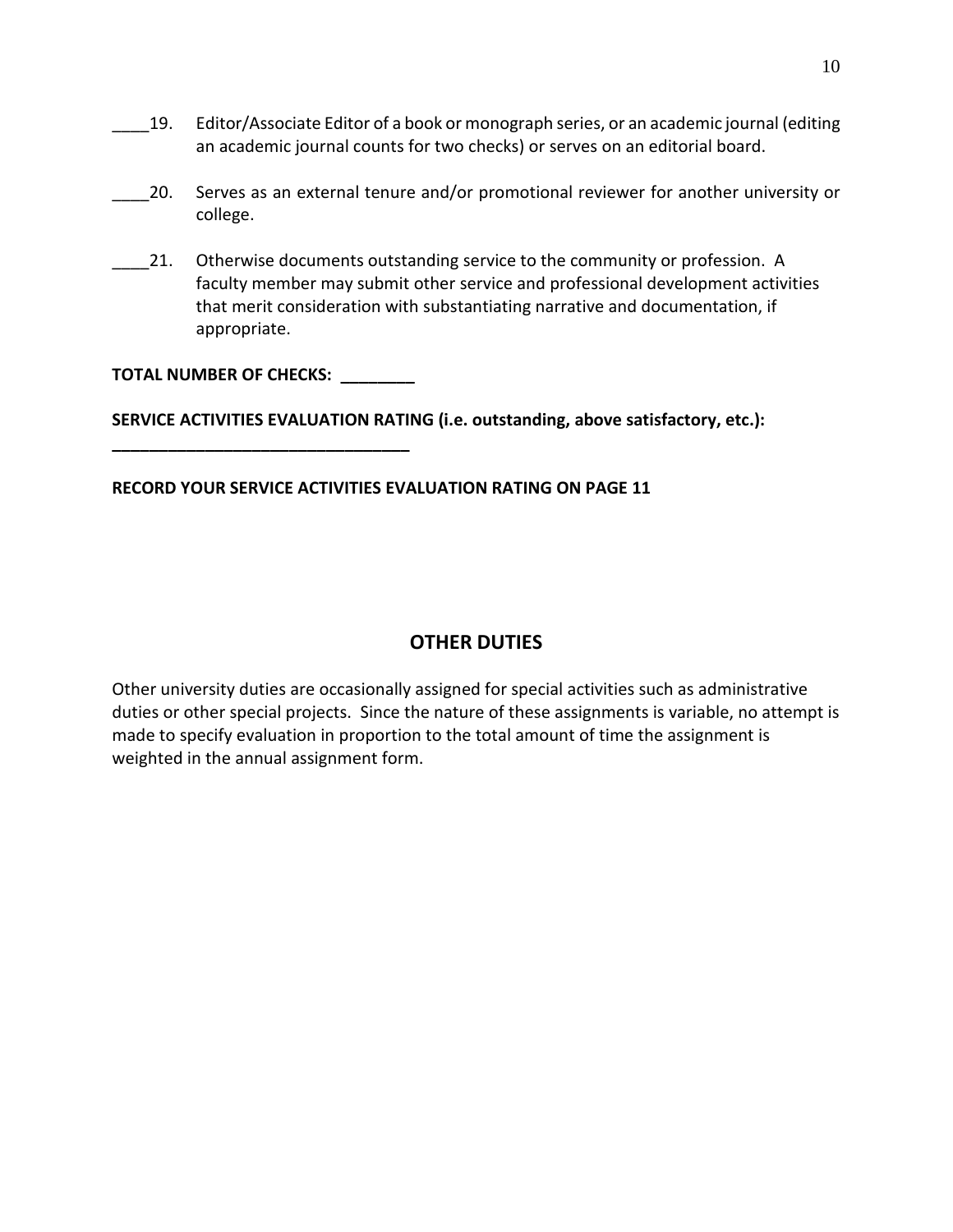# **OVERALL EVALUATION**

This Overall Evaluation tool (also available as an Excel Calculator) takes in to account FTE assignment in the categories of instruction, research and service.

1. Enter your Evaluative Ratings:

INSTRUCTIONAL EVALUATIVE RATING RESEARCH EVALUATIVE RATING SERVICE EVALUATIVE RATING

2. Using your Evaluative Rating for each section, circle the value corresponding to your rating in each of the three rows.

| Evaluation<br>Area | Outstanding | Above<br>Satisfactory | Satisfactory | Conditional | Unsatisfactory | FTE (In-Unit<br>Assignment)<br>percentage | Total<br>(Evaluation<br>Score x FTE) |
|--------------------|-------------|-----------------------|--------------|-------------|----------------|-------------------------------------------|--------------------------------------|
| <b>Teaching</b>    | 400         | 300                   | 200          | 100         | 0              |                                           |                                      |
| Research           | 400         | 300                   | 200          | 100         |                |                                           |                                      |
| Service            | 400         | 300                   | 200          | 100         |                |                                           |                                      |
|                    |             |                       |              |             |                | <b>Sum of Total</b>                       |                                      |
|                    |             |                       |              |             |                | Column                                    |                                      |

3. Enter your academic year FTE (In-Unit Assignment) percentage for each of the three categories (FTE scores will be provided by the Chair).

4. Calculate your total for each row by multiplying your score in each row by your FTE for that category. Sum the total column.

5. Using the total score from above, determine your Overall Evaluation from the table below.

| Outstanding               | $360+*$                           |
|---------------------------|-----------------------------------|
| <b>Above Satisfactory</b> | 295-359*                          |
| Satisfactory              | 200-294                           |
| <b>Conditional</b>        | <200 for one year                 |
| Unsatisfactory            | <200 for 2 or more years in a row |

\*In order to receive an overall evaluation of Outstanding or Above Satisfactory, faculty members must be at least Satisfactory in all evaluated categories for which they were assigned at least 5% of their duties.

6. OVERALL EVALUATION: \_\_\_\_\_\_\_\_\_\_\_\_\_\_\_\_\_\_\_\_\_\_\_\_\_\_\_\_\_\_\_\_\_\_